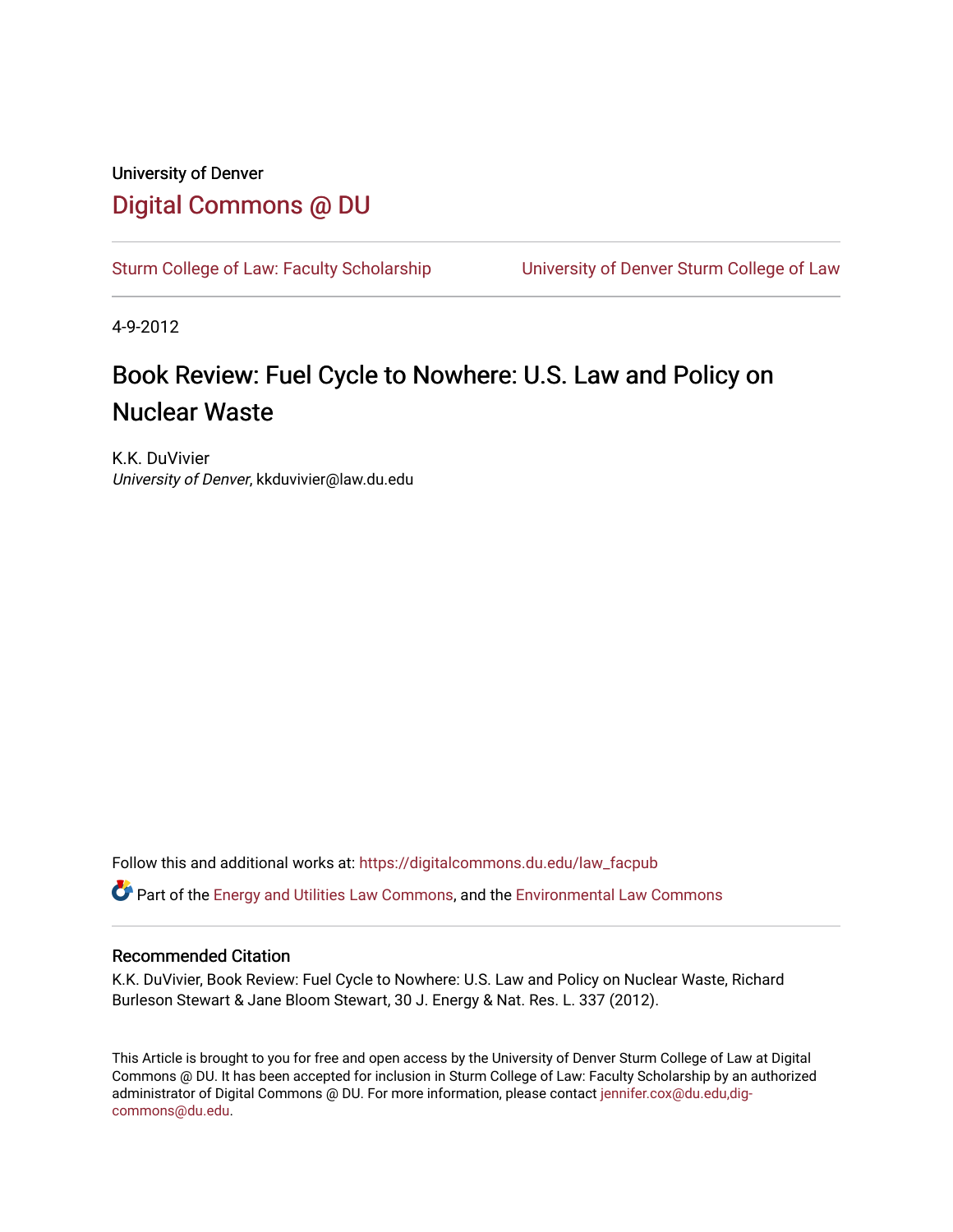# Book Review: Fuel Cycle to Nowhere: U.S. Law and Policy on Nuclear Waste

# Publication Statement

This article was first published in the Journal of Energy & Natural Resources Law, Vol 30 No 3, August 2012, and is reproduced by kind permission of the International Bar Association, London, UK. © International Bar Association.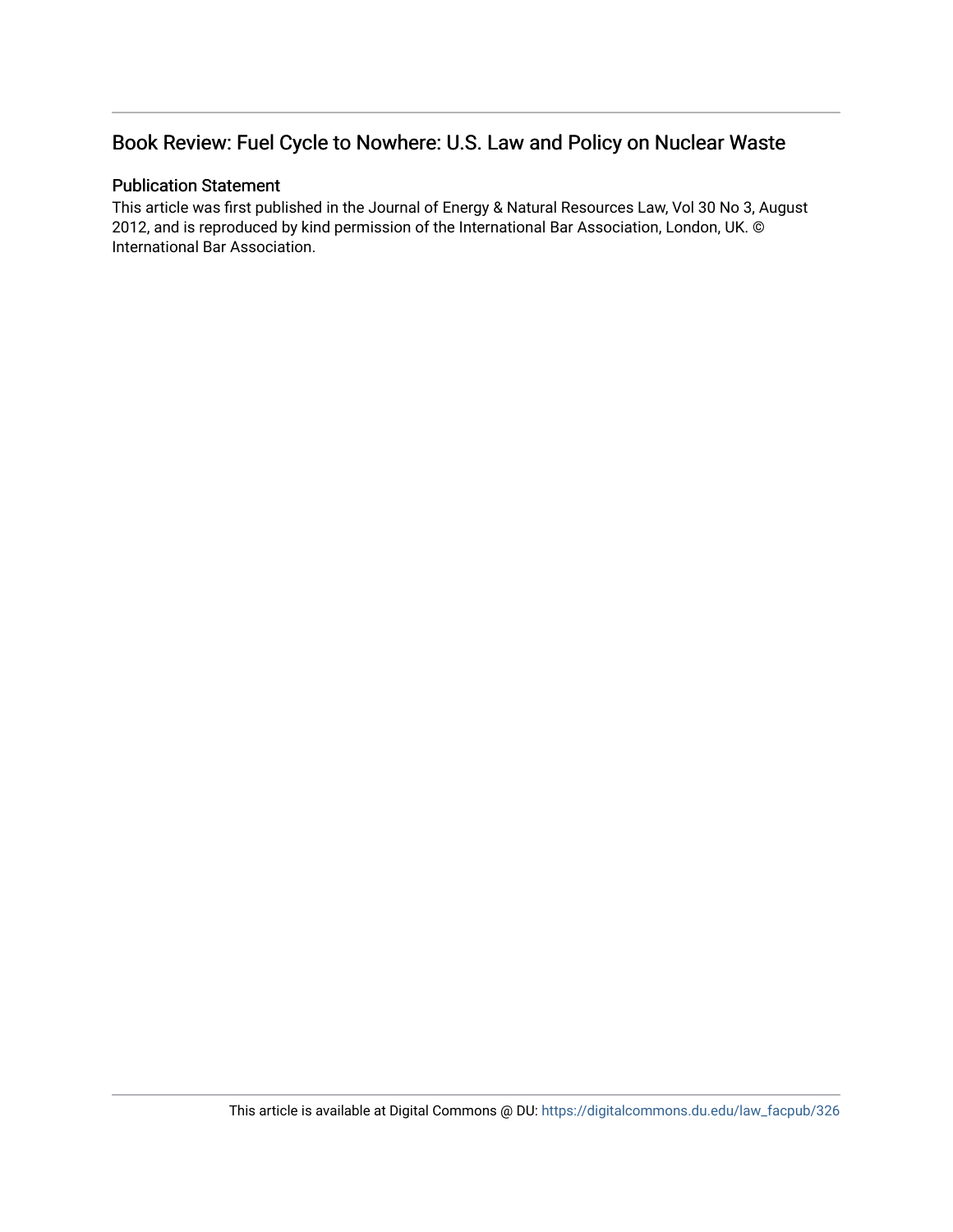# 

# **Fuel Cyde to Nowhere: US Law and Policy on Nudear Waste**

Richard Burleson Stewart and Jane Bloom Stewart

Vanderbilt University Press, **2011;** 446 pages; **\$75** (hardback); **ISBN 978 0826517746**

Nuclear power remains controversial on many levels. On the up side, the lifecycle emissions for nuclear power are second lowest only to wind in comparison to all other primary sources of electricity generation.' Nuclear power compares favourably against coal-generated electricity on additional fronts including fewer transport impacts<sup>2</sup> and lower historical radiation releases.<sup>3</sup> Its land footprint per kilowatt hour is the smallest for any generation source, including renewables.<sup>4</sup> Last, but not least, the United States, a huge consumer of electricity, has significant domestic reserves of uranium to fuel the plants.<sup>5</sup>

On the down side, the civilian nuclear power industry is not competitive in the United States (some would argue not viable) despite the advantages of being developed through military research funding and almost **60** years of liability caps, $6$  loan guarantees and government infusions of cash.<sup>7</sup>

**I** Roland M Frye Jr, 'The Current Nuclear Renaissance in the United States, Its Underlying Reasons, and its Potential Pitfalls' **(2008) 29** Energy LJ **279, 299 (6** grams of **CO2** per kilowatt hour, citing the International Energy Agency).

<sup>2</sup> William Tucker, *TerrestrialEnergy* (Barleby Press, **2008), 38** ('Every three days, a 110-car unit train a-rives [at a 500MW plant south of Omaha] each car is loaded with **125** tons of coal'. In contrast, 'Every **18** months, a single tracker trailer arrives carrying several dozen bundles of 18-foot nuclear fuel rods to the 750MW nuclear plant 12 miles away').

**<sup>3</sup>** Fred Bosselman, 'The Ecological Advantages of Nuclear Power' **(2007) 15 NYU** Environmental LJ **1, 35** ('Uranium, radium, and thorium found in coal are naturally radioactive elements, and it is estimated that **500** tons of uranium are left in the ash produced **by** coal-fired power plants each year, some of which will decay, releasing radon gas. The amounts of radioactivity involved are probably harmless, but the amount **of** radioactivity released **by** a coal-fired power plant exceeds that **of** *a* nuclear power plant, a fact that few people realize'). See also, Jeff Goodell, *Big Coal: the Dirty Secret Behind America's Energy Future* (Mariner Books, **2007),** xii.

<sup>4</sup> KK DuVivier, *Renewable Energy Reader* (Carolina Academic Press, 2011), 384, Figure **8.10.**

**<sup>5</sup> US** Energy Information Administration, *US Uranium Reserves Estimates* (July **2010),** at www.eia.gov/cneaf/nuclear/page/reserves/ures.html accessed **17** February 2012.

**<sup>6</sup>** Joseph P Tomain and Richard **D** Cudahy, *Energy Law in a Nutshell* (2nd edn, West, 2011), 434 **(GE** threatened withdrawal from nuclear development activity because of potential liability, so in reaction Congress passed the Price-Anderson Act of **1957,** which limited industry liability in the event of a nuclear accident).

**<sup>7</sup>** See, eg, Douglas Koplow, 'Nuclear Power Still Not Viable Without Subsidies' (February **2011),** at www.ucsusa.org/assets/documents/nuclear\_power/nuclear\_subsiside\_report.pdf; John M Deutch et al, 'Update on the MIT Interdisciplinary Study **2003** Future of Nuclear Power' **(2009),** at http://web.mit.edu/nuclearpower/pdf/nuclearpower-update2009.pdf accessed **17** February 2012 (baseline costs of nuclear power greater than coal or natural gas, but if carbon emissions are taxed, then nuclear can become economically competitive).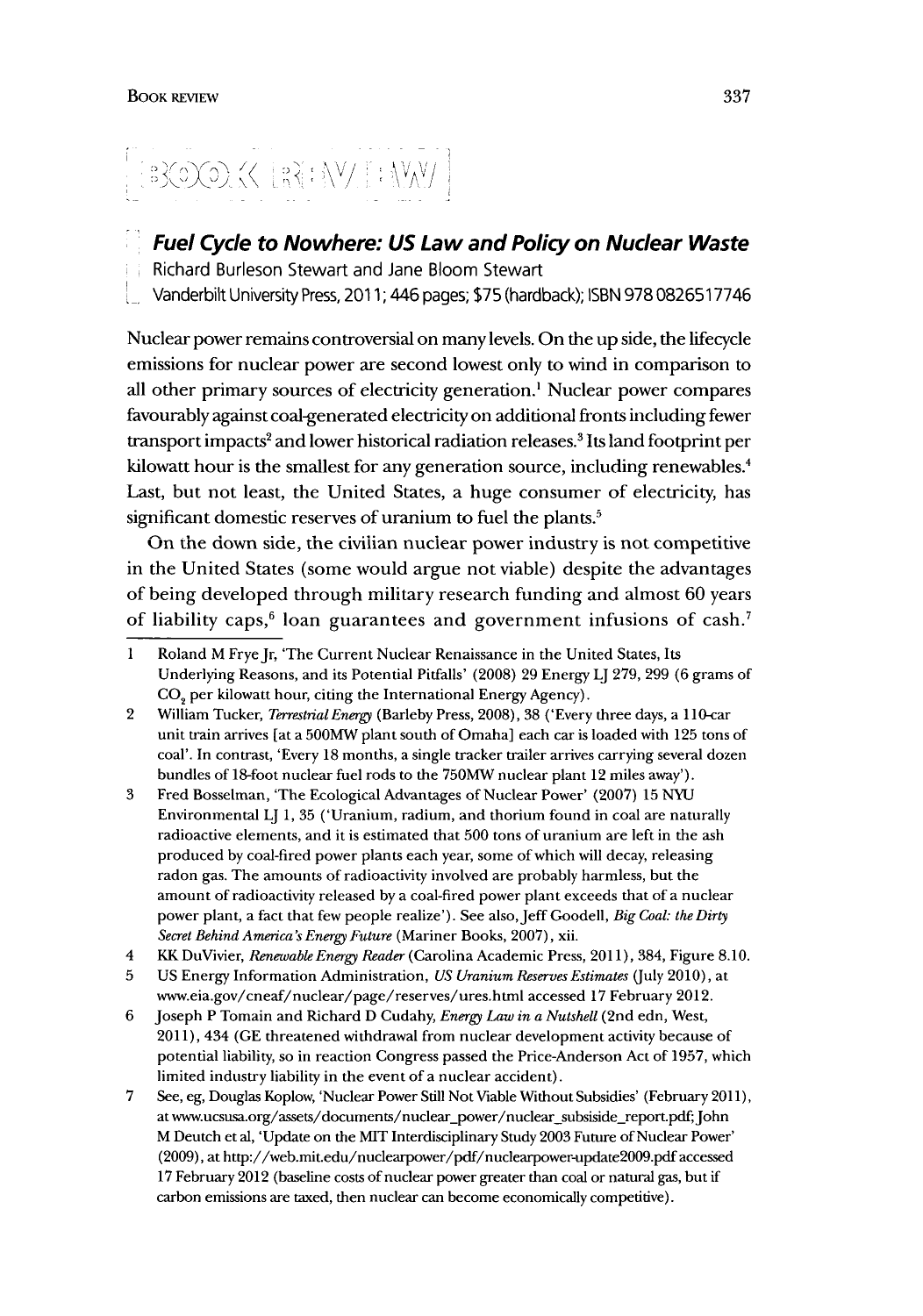Also, before the current nuclear renaissance sparked **by** government incentives,' **1978** marked the last year a new nuclear plant was ordered in the United States, and all plants ordered after 1974 had been cancelled or converted, costing ratepayers billions for utilities' miscalculations.9

The cost and safety of nuclear power leaped into the headlines again when on 11 March **2011,** a tsunami struck the Fukushima nuclear reactor facility in Japan. Hundreds of thousands were evacuated from a 12-mile zone around the plant, and many will never be able to return to live on or farm this land. Radioactive releases into the air and sea have contaminated water and food up to 200 miles from the accident. In addition, some estimates place the cost of cleaning up the Fukushima disaster and compensating its victims at as much as  $US$257bn.<sup>10</sup>$ 

Much of the radiation released during the Fukushima disaster was not from the power generation part of the reactor, but instead from spent nuclear fuel **(SNF)** at the site. The United States has been concerned for decades about these 'swimming pools in the backyards of the nation's nuclear reactors... filling up **with...** deadly radioactive waste'." Richard Burleson Stewart and Jane Bloom Stewart tackle the disposal issues of **SNF** and other wastes from nuclear power generation and nuclear weapons in their book *Fuel Cycle to Nowhere: US Law and Policy on Nuclear Waste* (hereinafter *Fuel Cycle) ."*

Thirty-nine **US** states currently contain nuclear wastes at **129** different sites  including commercial nuclear reactor sites, a commercial storage site, research sites and **US** Department of Energy sites." Tens of thousands of tonnes of **SNF** are stored at power plants across the United States, <sup>14</sup> and at least 77 of these plants are 'without a disposal destination or even a plan for one'.

*Fuel Cycle* is billed as a 'comprehensive history and overview of **US** nuclear waste law and regulation',<sup>16</sup> and it certainly appears to have been a massive

**<sup>8</sup>** Frye, note 1 above.

**<sup>9</sup>** Tomain and Cudahy, note **6** above, 462-469. (Furthermore, the cost of decommissioning and dismantling spent nuclear plants is estimated at US\$500m per plant.)

**<sup>10</sup>** 'Japan sees atomic power cost up **by** at least **50** pct **by 2030 -** Nikkei' (Reuters, **6** December **2011),** at www.reuters.com/article/2011/12/06/japan-nuclear-cost**idUSL3E7N60MR2011120** accessed **17** February 2012; see also Mycle Schneider, Antony Froggatt and Steve Thomas, 'The World Nuclear Industry Status Report 2010- **2011:** Nuclear Power in a Post-Fukushima World' (Worldwatch Institute, April **2011),** at www.worldwatch.org/system/files/WorldNuclearIndustryStatusReport2011\_%20 **FINAL.pdf** accessed **18** February 2012.

**<sup>11</sup>** Pelham, 'Government Groping with Waste Disposal' **[1977]** *Congressional Quarterly* **2555.**

<sup>12</sup> Richard Burleson Stewart andJane Bloom Stewart, *Fuel Cycle to Nowhere: US Law and Policy on Nuclear Waste* (Vanderbilt, **2011).**

**<sup>13</sup>** Tomain and Cudahy, note **6** above, 462.

<sup>14</sup> Stewart and Stewart, note 12 above, **5.**

**<sup>15</sup>** *Ibid* 2.

**<sup>16</sup>** Ibid frontjacket cover.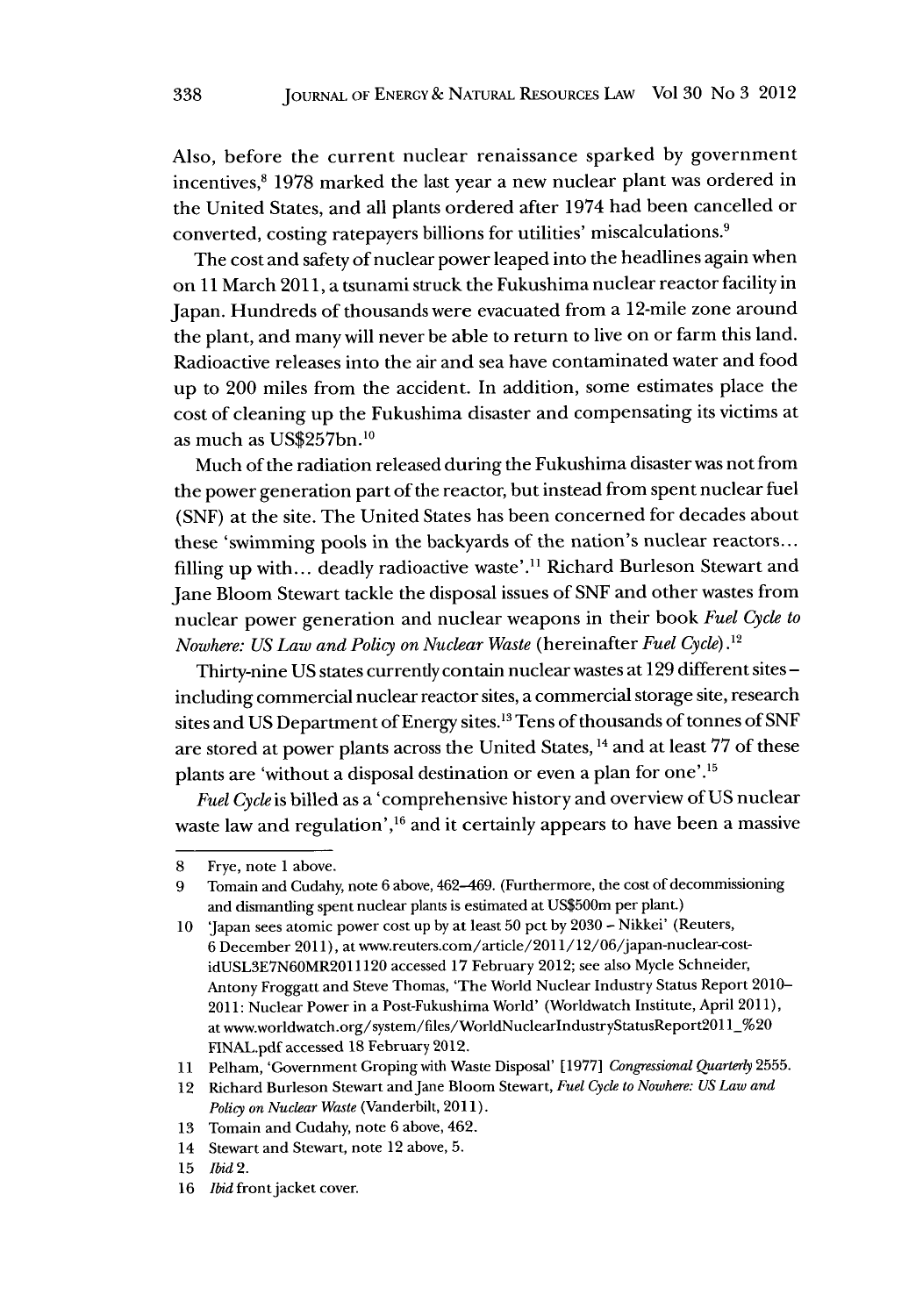undertaking. This tome contains an introductory table of approximately 140 nuclear acronyms and **305** pages of text, supported **by 81** pages of detailed reference notes.

Chapter 1 deals with 'The Evolution of **US** Nuclear Waste Law and Policy'. From a legal perspective, one of the most interesting discussions in this chapter addresses some of the legal strategies used **by** nuclear power opponents." According to the Stewarts, early lawsuits challenged the Atomic Energy Commission's (AEC's) licensing and regulatory decisions on the basis of safety. This approach failed to win in the courts, but the costs, delays and uncertainties created **by** the litigation were effective deterrents in many instances.<sup>18</sup>

In the next phase, opponents challenged new reactor licensings based on the AEC's failure to consider the environmental impacts of storage and disposal of nuclear wastes. This line of challenges ended when the **US** Supreme Court found that the **US** Nuclear Regulatory Commission (NRC) had complied with the National Environmental Policy Act and had provided adequate reasons for its conclusions about waste disposal.<sup>19</sup>

The legal challenges began to have traction when states tied their concerns about the disposal of wastes to economic outcomes. In response to threats of a citizen initiative, the California legislature placed a moratorium on all nuclear plant construction in the state until the wastes had a proper disposal method.<sup>20</sup> The legislature justified the moratorium as a way to protect ratepayers against the high costs of waste disposal.<sup>21</sup> The utility that proposed to construct a nuclear plant, Pacific Gas **&** Electric **(PG&E),** brought suit arguing that the NRC's<sup>22</sup> permit pre-empted and controlled all nuclear plant decisions.<sup>23</sup>

PG&E's confidence about winning its lawsuit was justified because, before this case, the Supreme Court had been fairly consistent in giving deference to NRC decisions as pre-empting state concerns. But the **PG&E** decision marked a watershed. The Court sashayed around the pre-emption issue **by** stating that the NRC had only occupied the field of 'nuclear safety'. **By** styling its legislation as 'economic', California's statute addressed legitimate state issues that were not pre-empted, and therefore, could stand.<sup>24</sup>

22 42 **USCA § 5801** (1974) shifted the AEC's permitting role to the new NRC in 1974.

**<sup>17</sup>** *Ibid 48.*

**<sup>18</sup>** *lbid, 51.*

<sup>19</sup> *Ibid* 53 (citing *Baltimore Gas & Electric Co v Natural Res Def Council*, 462 US 87 (1983)).

<sup>20</sup> *Ibid 44.*

<sup>21</sup> *Pacific Gas & Elec Co v State Enery Res Conservation & Dev Comm'n,* 461 **US 190 (1983);** see also Stewart and Stewart, note 12 above, **55.**

**<sup>23</sup>** *Pacific Gas,* note 21 above, **198.**

<sup>24</sup> *lbid* **212-216.**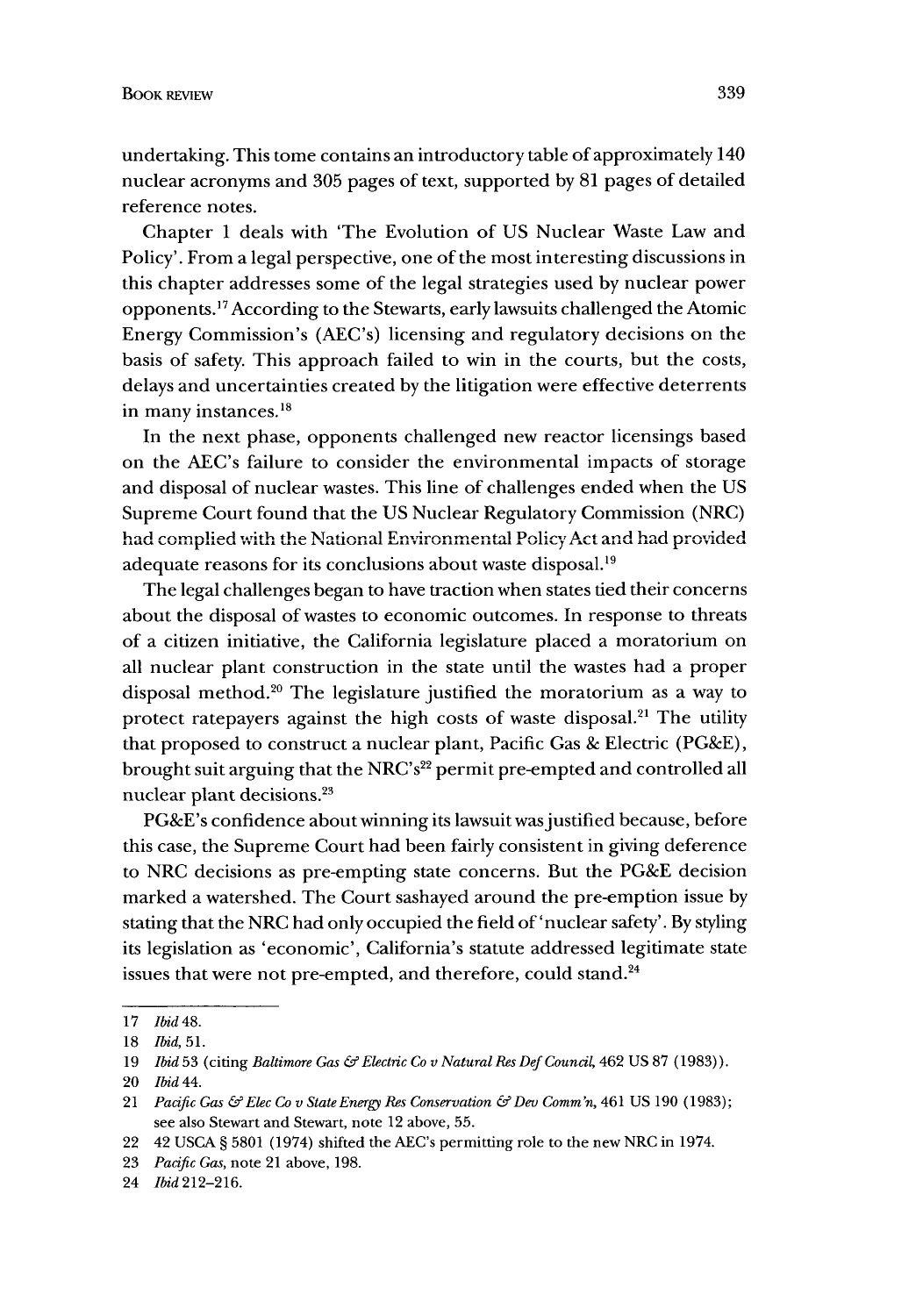After receiving the **PG&E** green light, at least **13** states followed California's lead and also enacted moratoria to the construction of new nuclear plants.<sup>25</sup> These moratoria sounded the death knell for **US** nuclear development until the current nuclear renaissance of relicensings<sup>26</sup> and government incentives to develop new nuclear facilities.<sup>27</sup>

These relicensings and incentives are tainted in that the problem of waste disposal still plagues us three decades after **PG&E** and more than five decades after the first civilian wastes were generated in the United States when the Shippingport Reactor in Pennsylvania entered operation in December **1957.**

Furthermore, the responsibility for the nuclear waste problem shifted from the private companies generating the wastes to the shoulders of every **US** taxpayer when Congress mandated that the Department of Energy **(DOE)** take ownership of civilian **SNF** for disposal beginning in **1998.28** To address these problems and report on possible methods to dispose of nuclear waste, the Obama administration appointed a Blue Ribbon Commission on America's Nuclear Future. On **29** July **2011,** the Commission issued a draft of its report and recommendations for public comment.29 *Fuel Cycle* was released approximately two weeks later.

In many respects, *Fuel Cycleis* simply a descriptive report. It was an offshoot of a project **by** the Consortium for Risk Evaluation with Stakeholder Participation

- **25** Stewart and Stewart, note 12 above, **55** (Oregon, Maine, Montana, Connecticut, Massachusetts, West Virginia, Wisconsin, Kentucky, Kansas, Illinois, NewJersey, Minnesota and Pennsylvania (many of these laws are still on the books)).
- **26** In mid-February 2012, the Vogtle nuclear power plant near Waynesboro, Georgia, received the first NRC licence approval in more than **30** years. See also Tomain and Cudahy, note **6** above, 444 **(61** of the 104 reactors in the **US** had received 20-year renewals on their licences); Richard Webster with Julia Le-Mense, '40 Years and Counting: Relicensing the First Generation of Nuclear Power Plants: Spotlight on Safety at Nuclear Power Plants: The View from Oyster Creek' **(2009) 26** Pace Envt'l L Rev **365;** Frye, note 1 above.
- **27** Fred Bosselman et al, *Energy, Economics and the Environment* (3rd edn, Thomson Reuters, 2010) (noting that the Energy Policy Act of **2005** encouraged the building of new reactors **by** guaranteeing the Department of Energy would pay up to **100** per cent of delay costs, including principal and interest on any debt obligation up to US\$500m per reactor for the first two licensed reactors and **50** per cent for the next four. Also noting that the Obama administration's 1 February 2010 budget proposed an additional US\$36bn in loans for the construction of new nuclear plants, twice as much as the previous loan guarantee programme), 1014; Tomain and Cudahy, note **6** above (Obama's budget for 2011 proposed to increased the loan guarantees to US\$54bn and also proposed approximately US\$825m to fund research for advanced reactors and new fuel cycle technologies), 438.
- **28** Nuclear Waste Policy Act of **1982, 97** Pub L 425, **96** Stat 2201, **2257-2261 (1982).** Section **302** mandates that utilities must pay a fee for disposal; see also Stewart and Stewart, note 12 above, **77.**
- **29** Blue Ribbon Commission on America's Nuclear Future, *Draft Report to the Secretary of Energy* (29 July 2011), at http://brc.gov/sites/default/files/documents/brc\_draft\_ report\_29jul2011 **\_O.pdf** accessed **26** February 2012.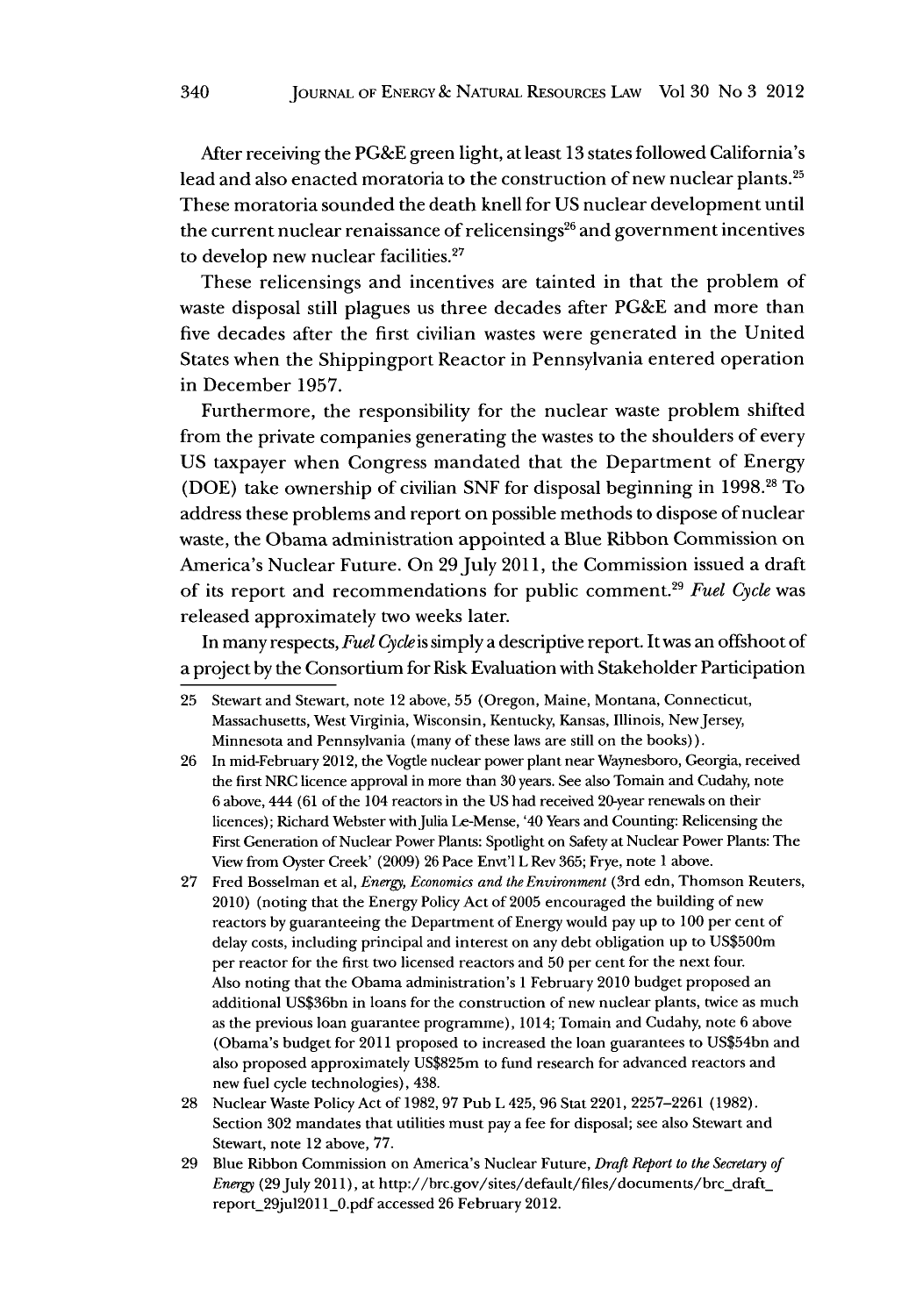(CRESP). CRESP is a Vanderbilt University-led, multi-university consortium funded **by** the **DOE,** Office of Environmental Management.

After the initial overview, Chapters 2, **3** and *4 ofFuel* Cycle exhaustively cover the issues of 'Radioactive Waste Classification', 'Regulation and Nuclear Waste Transport' and 'Low-Level Waste Disposal', respectively. Although not very accessible for general audiences, these chapters may be especially valuable for governmental agencies and initiated insiders who specialise in this area. However, the tone shifts with Chapters **5** and **6,** taking the form of an argument to support the report's final chapter on conclusions and recommendations, as illustrated **by** their titles. Chapter **5** is titled 'WIPP: The Rocky Road to Success', while Chapter **6** is 'Yucca Mountain: Blueprint for Failure'.

#### **Chapter 5 - WIPP: the rocky road to success**

WIPP is the acronym for the Waste Isolation Pilot Plant in Carlsbad, New Mexico. According to the Stewarts, WIPP is 'the only operating deep geologic repository for disposal of long-lived nuclear waste in the world'.<sup>30</sup> The incentive that spurred research into finding a disposal site for defencegenerated transuranic (TRU) wastes was a **1969** fire at the Rocky Flats nuclear weapons facility in Colorado. **By 1975,** the federal government had focused on New Mexico for the disposal site after Carlsbad's political leaders had actively supported this choice. In May **1998,** the **US** Environmental Protection Agency issued its final certification of the WIPP, and on **26** March **1999,** Secretary of Energy Bill Richardson approved delivery of TRU wastes to the repository.<sup>31</sup>

The pathway from initial conception to actual employment of the WIPP site for waste disposal was bumpy. The State of New Mexico frequently sought power to control the choice, even threatening to amend the state constitution to ban the storage of any imported radioactive wastes.<sup>32</sup> Although the New Mexico legislature did not put authorisation of the WIPP to a statewide referendum nor did it pass an amendment to the state constitution that would ban the storage of imported radioactive wastes as it had threatened, it did pass the New Mexico Radioactive Waste Consultation Act. This legislation prohibited disposal or storage of waste without state concurrence.<sup>33</sup> Despite this legislation and some political gestures of conciliation, the federal government made it clear that New Mexico had no veto authority over a federal facility on federal lands.

**<sup>30</sup>** Stewart and Stewart, note 12 above, **162.**

*<sup>31</sup> Ibid 180-181.*

**<sup>32</sup>** *lbid 164.*

**<sup>33</sup>** *Ibid 166.*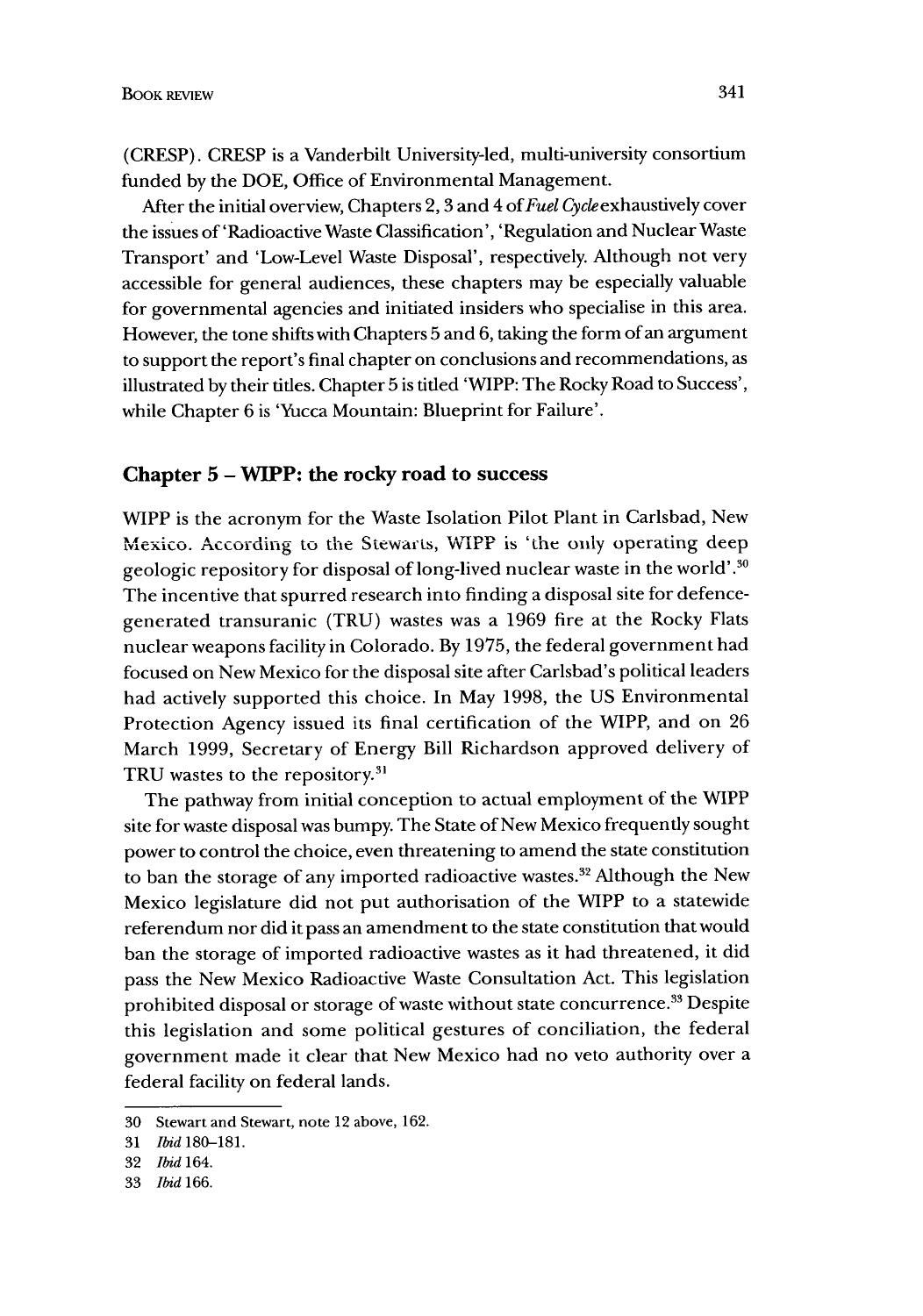The Stewarts attribute the ultimate success of the WIPP to 'the step-bystep evolutionary process **by** which the facility was developed, and the state's ability to gain leverage in decision making at **key** stages of the process through successful litigation that challenged **DOE** actions and through legislation won by its congressional delegation'.<sup>34</sup> From the Stewarts' description, two key components of this process were: **(1)** a consultation and cooperation **(C&C)** agreement; and (2) the Environmental Evaluation Group **(EEG).**

## **C&C** *agreement*

After much debate, members of Congress agreed on language in the **1980** WIPP Authorization Act that required the Secretary to 'consult and cooperate with the appropriate officials of the State of New Mexico, with respect to the public health and safety concerns'.<sup>35</sup> In 1981, when the federal government refused to agree to a legally binding implementation agreement, New Mexico sued the **DOE.** This litigation and political pressures within the Reagan administration convinced the **DOE** to enter into a stipulated **C&C** agreement that guaranteed New Mexico access to **DOE** data, gave New Mexico additional clout for enforcing its concerns and established a conflict resolution process.36 The **C&C** agreement 'did not immediately produce cooperation' as the **DOE** continued to resist its terms.<sup>37</sup> However, it did seem to provide a conduit for much of New Mexico's input into the process.

## **EEG**

The second primary mechanism the Stewarts credit with the success of the WIPP facility is the **EEG.** The **EEG** was an independent scientific body established through a memorandum of understanding between New Mexico and the **DOE** in **1978." 'EEG** became a trusted and independent source of technical expertise. Its willingness to critique flaws in the WIPP project ultimately worked to reassure the state and other stakeholders of the repository's technical soundness and to bolster the credibility of the project.'"3 The Stewarts believe that the **EEG** was 'the single most effective reviewer, expositor, and facilitator in the project's multiparty dynamic structure'. However, the **DOE** apparently thought the **EEG** was 'a thorn

<sup>34</sup> *Ibid 185.*

**<sup>35</sup>** *Ibid* **170** (citing **§ 213(b) (1)** of the **1980** WIPP Authorization Act).

**<sup>36</sup>** *Ibid* **172-173.**

**<sup>37</sup>** *Ibid 173.*

**<sup>38</sup>** *Ibid* **168.**

**<sup>39</sup>** *Ibid* **169.**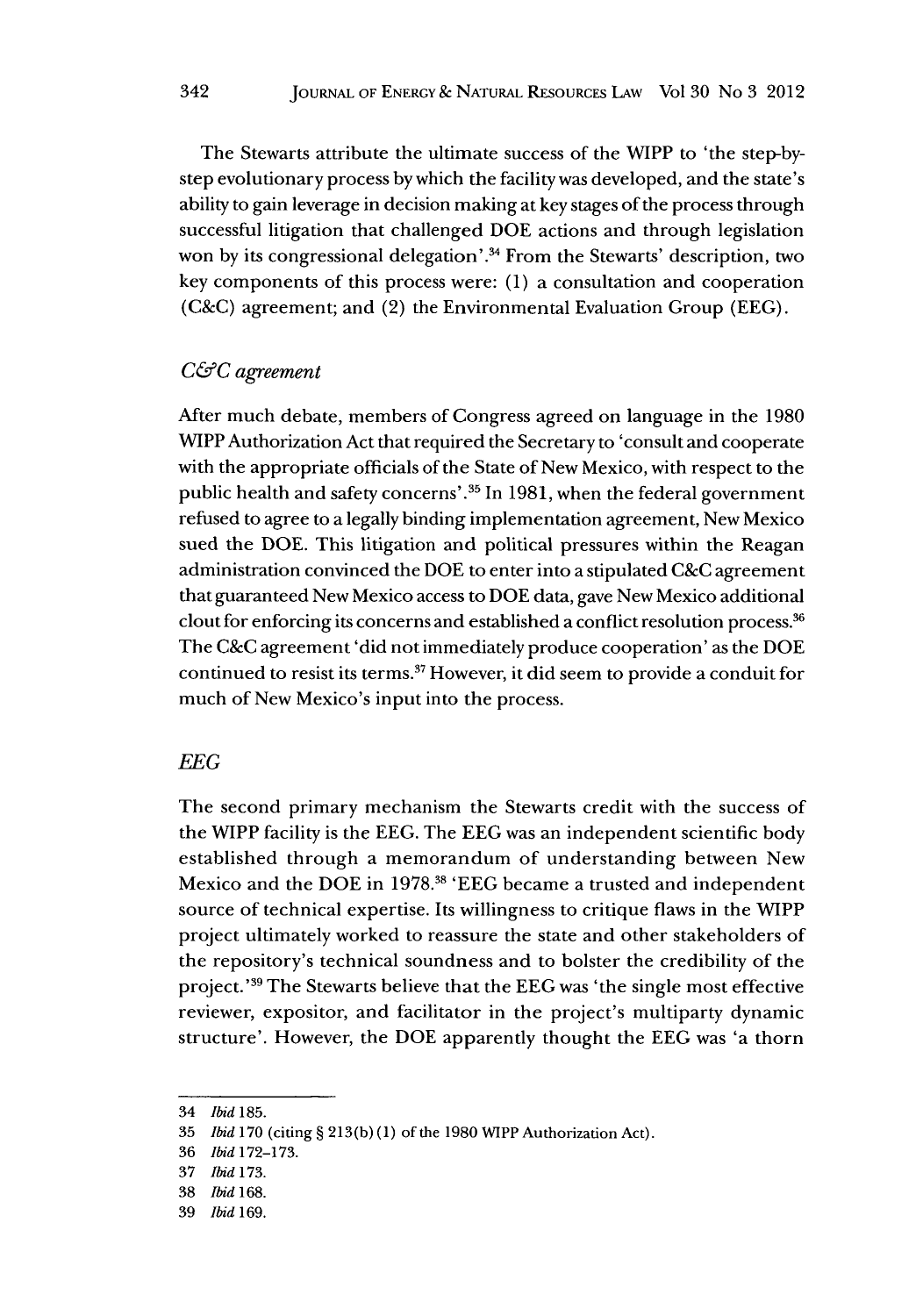in its side' and was able to defund it in 2004.

Despite praising the WIPP as a model for success, the Stewarts admit the result was a 'mixed dynamic of contention and cooperation'.' They also describe some of the unique background conditions that probably played as much, if not more, of a role in the WIPP success than the procedural mechanisms described above: 'Carlsbad's depressed economy, the weakness of the state economy, and New Mexico's generally positive past and thenpresent experience with federal nuclear activities and facilities within the state. These favorable conditions may not be replicated in other settings.<sup>142</sup> Although New Mexico has indicated that it may be willing to accept **SNF** in the future, its past position has been that it would only accept defence TRU wastes. This is why New Mexico was happy to join others who sought to railroad **SNF** to the Yucca site.

#### **Chapter 6 - Yucca Mountain: blueprint for failure**

Chapter **6** describes the Yucca Mountain project as a contrasting failure to the WIPP's success. The Stewarts characterise Yucca as a failure because it 'has been abandoned'.<sup>43</sup> Later they admit that Yucca's current status as a failure is only because, in **2008,** President Obama deprived the **DOE** of funding needed to pursue licensing of the project before the NRC. On **3** March 2010, the **DOE** filed a motion seeking permission to withdraw its Yucca Mountain repository request, but the NRC Atomic Safety and Licensing Board denied that request on 29June **2010.** On **9** September **2011,** the NRC issued a memorandum and order neither overturning nor upholding the board's denial of the DOE's request, and then suspended the proceeding 21 days later.<sup>44</sup>

The Yucca Mountain site, located in Nye County, Nevada, approximately **100** miles northwest of Las Vegas, was placed on the shortlist of waste depositories through a deliberative process set out in the Nuclear Waste Policy Act of **1982**

<sup>40</sup> *Ibid* **182.**

**<sup>41</sup>** *Ibid 184.*

<sup>42</sup> *Ibid* **184-185.** Earlier in the chapter, the Stewarts mention the federal laboratory at Sandia as part of New Mexico's positive experience with nuclear activities and facilities: 'Because of its role in development of the atomic bomb and the ongoing presence of government nuclear facilities, including Sandia, in New Mexico, the state was less averse to hosting defense wastes.' *Ibid* 164. Additional positive nuclear experiences that the Stewarts did not specifically mention here are that New Mexico also housed the Los Alamos laboratory and that New Mexico is second only to Wyoming as the state with the most uranium reserves. **US** Energy Information Administration, note **5** above.

<sup>43</sup> Stewart and Stewart, note 12 above, **186.**

<sup>44</sup> **US** Nuclear Regulatory Commission 'High-Level Waste Disposal: Update on Status of High-Level Waste Disposal Program as of September **30, 2011',** at www.nrc.gov/waste/ hlw-disposal.html accessed **26** February 2012; Stewart and Stewart, note 12 above, **187,** 228, 462-471.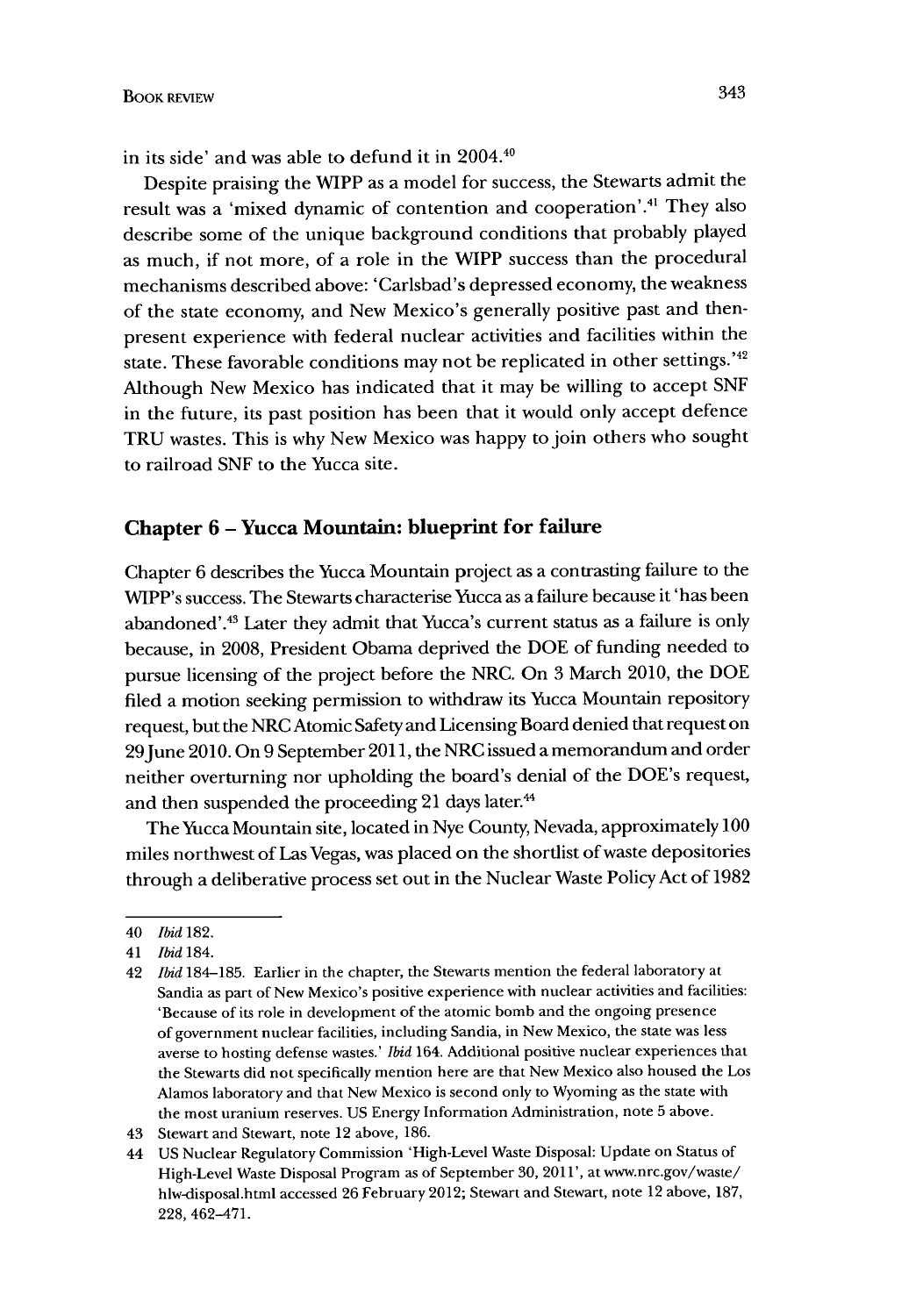(NWPA).<sup>45</sup> In many respects, the process described for Yucca does not seem to diverge significantly from that for the WIPP. In the **NWPA,** Congress gave states a greater say than New Mexico had to veto the project; section **116** of the NWPA allowed states a right of 'disapproval', which could only be overridden **by** a vote from both Houses of Congress. Consequently, when the **DOE** formally recommended the Yucca site to President Bush in 2002, Nevada exercised its right under section **116** and disapproved." However, Nevada was politically weak at that time, so both houses of Congress overrode Nevada's disapproval.

Section **117** of NWPA provided the same 'consult and cooperate' language as was in the WIPP Act, and the **DOE** was required to enter into negotiation for similar **C&C** agreements with each state being considered for the repository.<sup>47</sup> This reviewer could not find any discussion in *Fuel Cycle* where the Stewarts explain why the **C&C** process in the WIPP situation was good and why the comparable Yucca process was ineffective. Similarly, no objective technical advisory group similar to the **EEG** appears to have been set up in the Yucca situation, but this reviewer could not find anywhere in the book where this comparison with WIPP was specifically developed. In fact, the primary problems and distrust in the Yucca process seems to have been spawned **by** political, not technical, stimuli.

In April **1986,** the Chernobyl plant exploded, triggering the worst nuclear power plant disaster in history. The reactor, which was not encased in a containment vessel, spewed radioactive contaminants throughout Ukraine, Belarus, Russia and Europe. Over **350,000** people were evacuated, and areas near the site remain tainted today. Worldwide, the catastrophe undermined public confidence in the government control of nuclear activities and made it difficult to find communities willing to embrace anything nuclear, especially not an untested waste facility.

The Chernobyl accident and a number of other factors converged to convince the **US** Congress to short-circuit the deliberative process set up under the NWPA. 'In light of the delays in meeting the **NWPA siting** schedule, escalations in the costs of detailed characterization of the final three candidate sites, mounting state and local opposition to repositories, growing **SNF** inventories, and the looming **1998** deadline for federal assumption of responsibility for **SNF,** key members in Congress became convinced that NWPA needed a drastic overhaul'.18

The rationales for designating Yucca as the sole site for going forward

<sup>45</sup> Nuclear Waste Policy Act of **1982,** Pub L No **97-425, 96** Stat 2201 **(1983),** codified as amended at 42 **USC §§ 10101-10270.**

<sup>46</sup> Stewart and Stewart, note 12 above, 222.

<sup>47</sup> *Ibid* 204.

<sup>48</sup> *Ibid 207.*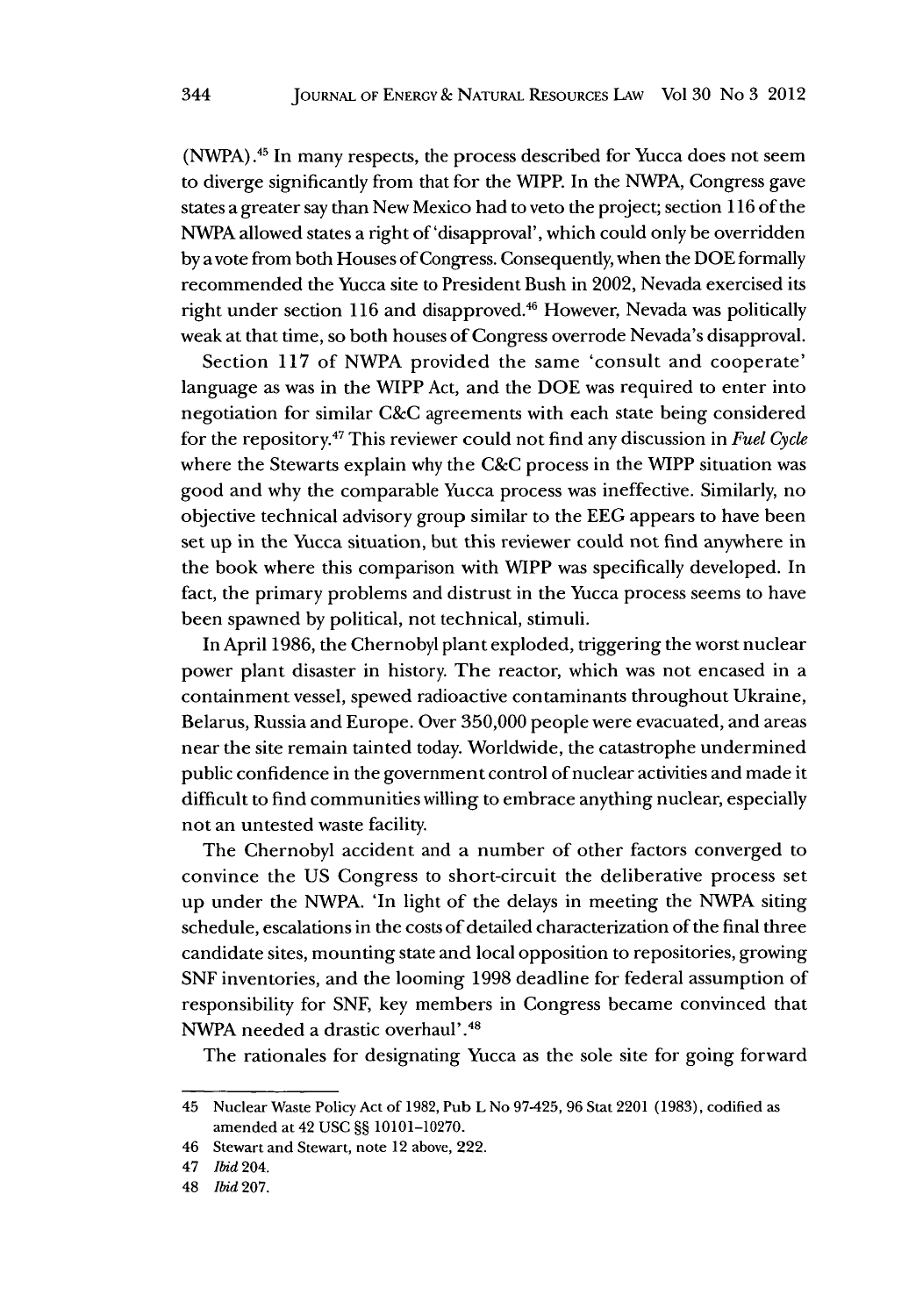as a waste repository may have been good.<sup>49</sup> However, the raw politics of amending the **NWPA** through a rider to an omnibus budget bill created outrage. According to the Stewarts, Nevada developed 'a deep and abiding sense of grievance that fueled its unrelenting and finally successful opposition to the implementation of the 1987 amendments'.<sup>50</sup>

Therefore, based on what is presented in *Fuel Cycle,* it seems as **likely** that the success of WIPP and failure of Yucca were both as much a result of circumstances as they were a result of any particular process. However, the last chapter, 'Lessons Learned and Future Choices', reiterates some of the points made in earlier chapters and provides insights. In addition to recommendations for public input, such as **C&C** agreements, and designation of a neutral, technical advisory organisation, such as the **EEG,** the Stewarts note, 'WIPP was not developed in accordance with an advance plan. It proceeded haltingly, step-by-step, through an iterative process of contention and bargaining'.<sup>51</sup> In contrast, 'NWPA's unilateral, detailed blueprint for rapid development of federal **SNF** and HLW repositories and storage facilities, on the other hand has proved a failure'.<sup>52</sup> Finally, '[c] ontrary to the assumptions underlying NWPA, it is now clear that attempting to designate a site **by** fiat tends to lengthen, not shorten, the siting and development process'.<sup>53</sup>

Perhaps the arguments to support the *Fuel Cycle* conclusions could have been better fleshed out if the release of book had not been rushed to coincide with the Blue Ribbon Commission report timetable. From a non-substantive perspective, *Fuel Cycle* would have benefited from more time for editing as well. The writing contains distracting repetitions and hard-to-track citation forms. Tighter organisation and more vivid imagery could also have made this less of a perfunctory report and more of a lasting historical resource. As it is, this reviewer must agree with Thomas R Wellock's assessment: 'I cannot recommend it for general reading or classroom use for undergraduates or graduates. Poor organization and jargon-laden prose make for tedious reading. **...** The book's ostensible strength, its comprehensiveness, produces a scattered narrative that jumps from one subheading to another.'

But if the goal of the book was to provide input for the Blue Ribbon Commission, then it may have succeeded. The Commission published its final

- **52** *Ibid 257.*
- **53** *Ibid 274.*

<sup>49</sup> *Ibid* **208** (distance from population centres, adjacent to Nevada test **site,** geologic and cultural advantages).

**<sup>50</sup>** *Ibid* **208.**

**<sup>51</sup>** *Ibid 256.*

<sup>54</sup> Thomas R Wellock, 'Fuel Cycle to Nowhere: **US** Law and Policy on Nuclear Waste Environmental History' (2012) **17** *Environmental History* **189,** at http://envhis. oxfordjournals.org/content/17/1/189.short accessed **26** February 2012.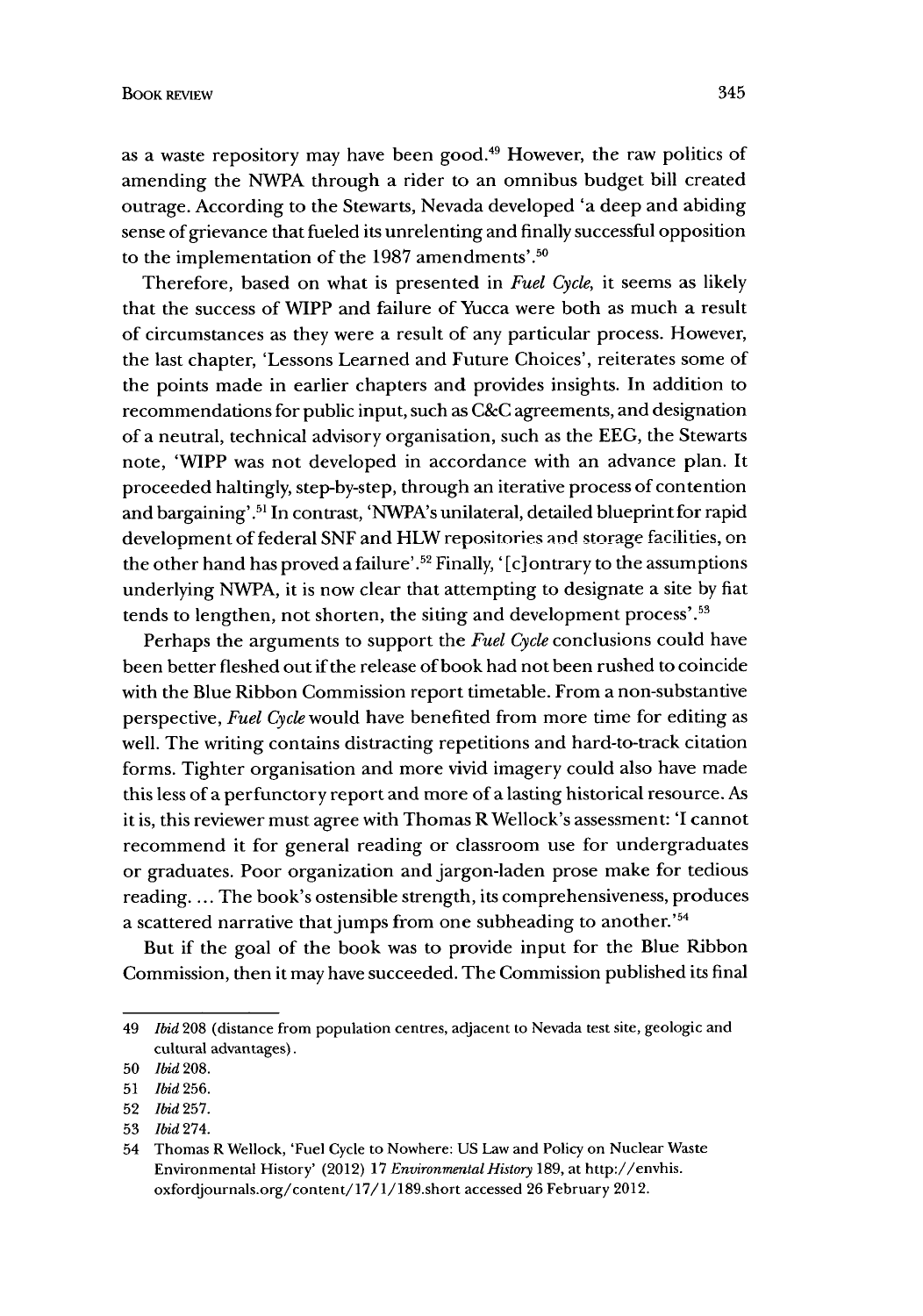report to the Secretary of Energy ahead of schedule on 26 January 2012.<sup>55</sup> The Committee made the following eight recommendations:

- **1. A** new, consent-based approach to siting future nuclear waste management facilities.
- 2. **A** new organisation dedicated solely to implementing the waste management programme and empowered with the authority and resources to succeed.
- **3.** Access to the funds nuclear utility ratepayers are providing for the purpose of nuclear waste management.
- 4. Prompt efforts to develop one or more geologic disposal facilities.
- **5.** Prompt efforts to develop one or more consolidated storage facilities.
- **6.** Prompt efforts to prepare for the eventual large-scale transport of spent nuclear fuel and high-level waste to consolidated storage and disposal facilities when such facilities become available.
- **7.** Support for continued **US** innovation in nuclear energy technology and for workforce development.
- **8.** Active **US** leadership in international efforts to address safety, waste management, non-proliferation and security concerns.<sup>56</sup>

Some of the *Fuel Cycle* recommendations seem to have been incorporated into the final report, especially with respect to recommendations 1 and 2. For example, under recommendation 1 (the consent-based approach to siting), the July draft of the Commission report contained some language that anticipated the *Fuel Cycle* advice **-** such as recommending an 'adaptive, staged, and consent-based' approach to siting that might be 'slow and openended' as well as 'frustrating'. Furthermore, the draft report noted that 'l[e] xperience, however, leads us to conclude that there is no short-cut, and that any attempt to short-circuit the process will most likely lead to more delay'.<sup>57</sup>

The **final** Commission report goes on to reflect more of the *Fuel Cycle* advice with respect to legally enforceable **C&C** agreements. For example, the final report states:

'It would be desirable for these negotiations to result in a partnership agreement or some other form of legally enforceable agreement with the organization to ensure that commitments to and **by** host states,

<sup>55</sup> Mark Holt, Congressional Research Service, *Nuclear Energy Policy* (10 May 2011), at www.fas.org/sgp/crs/misc/RL33558.pdf accessed **26** February 2012 (according to its charter, the Commission's report was due in March 2012).

**<sup>56</sup>** Blue Ribbon Commission on America's Nuclear Future, *Report to the Secretary ofEnergy* (26 January 2012), vii, at www.brc.gov/sites/default/files/documents/brc\_finalreport\_ jan2012.pdf accessed **26** February 2012.

**<sup>57</sup>** *Ibid x.*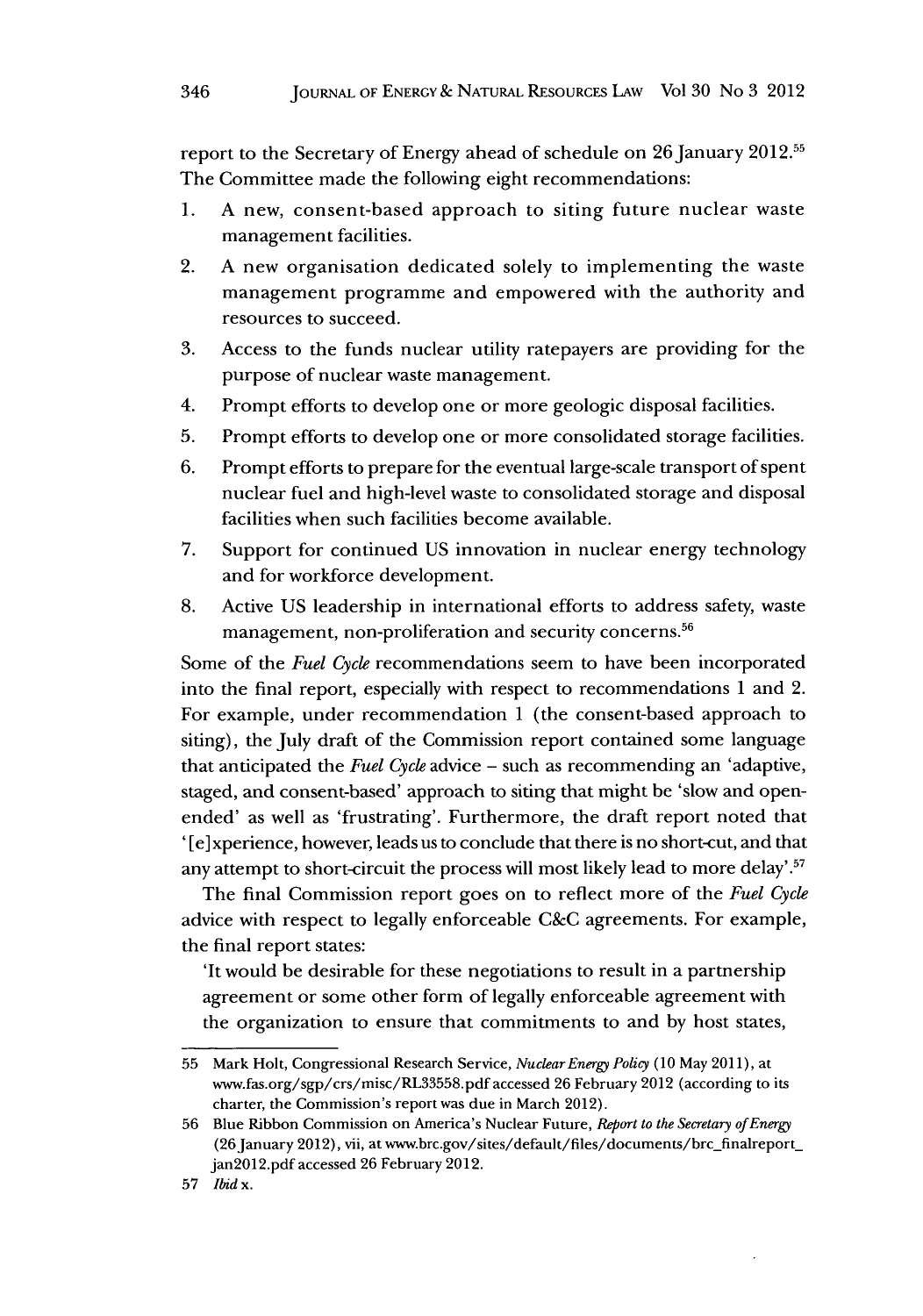tribes, and communities are upheld. **All** affected levels of government must have, at a minimum, a meaningful consultative role in important decisions; additionally, both host states and tribes should retain  or where appropriate, be delegated **-** direct authority over aspects of regulation, permitting, and operations where oversight below the federal level can be exercised effectively and in a way that is helpful in protecting the interests and gaining the confidence of affected communities and citizens. At the same time, host state, tribal and local governments have responsibilities to work productively with the federal government to help advance the national interest. In this context, any process that is prescribed in detail upfront is unlikely to work.'<sup>58</sup>

Likewise, recommendation 2 of the final Commission report, concerning the creation of a new organisation to implement the waste management programme, seems to have benefited from the Stewarts' insights. Although the new organisation does not seem to be as independent and scienceorien ied as the **EEG,** the Commission appreciates that a neutral organisation with technical expertise can help dispel distrust and create confidence in the process. For example, the final report states:

'For the new organization to succeed, a substantial degree of implementing authority and assured access to funds must be paired with rigorous financial, technical, and regulatory oversight **by** Congress and the appropriate government agencies. We recommend that the organization be directed **by** a board nominated **by** the President, confirmed **by** the Senate, and selected to represent a range of expertise and perspectives. Independent scientific and technical oversight of the nuclear waste management program is essential and should continue to be provided for out of nuclear waste fee payments. In addition, the presence of clearly independent, competent regulators is essential.'

Finally in response to criticism of fixed deadlines, the final report recognised a criticism of such deadlines in *Fuel Cycle* **by** stating:

'Obviously there is an inherent tension between recommending an adaptive, consent-based process and setting out deadlines or progress requirements in advance. But we agree that it will be important  without imposing inflexible deadlines **-** to set reasonable performance goals and milestones for major phases of program development and implementation so that Congress can hold the waste management organization accountable and so that stakeholders and the public can

*<sup>58</sup> Ibid ix.*

**<sup>59</sup>** *Ibid x.*